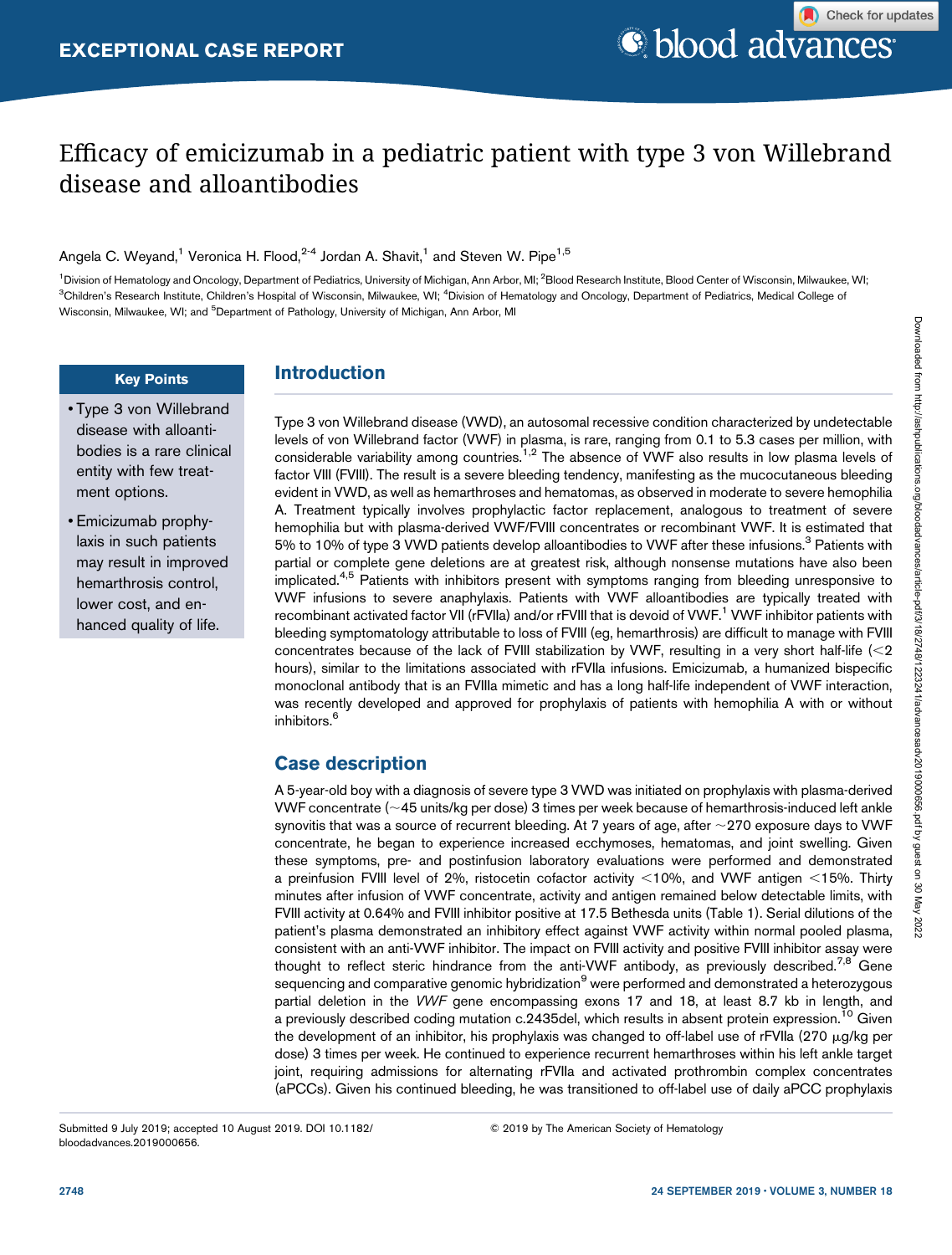#### Table 1. Laboratory evaluation

|                                 | 2-y preinhibitor | 2-y preinhibitor,<br>1 h post-VWF infusion | Postinhibitor day 0,<br>5 min post-VWF infusion | Postinhibitor day 7,<br>preinfusion | Postinhibitor day 7,<br>30 min post-VWF infusion |
|---------------------------------|------------------|--------------------------------------------|-------------------------------------------------|-------------------------------------|--------------------------------------------------|
| FVIII activity, %               |                  | 47                                         | 0.4                                             |                                     | 0.64                                             |
| Ristocetin cofactor activity, % | $<$ 10           | 37                                         | 39                                              | $<$ 10                              | $<$ 10                                           |
| VWF antigen, %                  | $<$ 15           | 101                                        | 64                                              | $<$ 15                              | $<$ 15                                           |
| FVIII inhibitor, Bethesda units |                  |                                            | 13.3                                            | 17.8                                | 17.5                                             |

 $(-100 \text{ units/kg per dose})$ , with rFVIIa for breakthrough bleeding. He began to experience difficulty with venous access, so a port-acatheter central venous access device was placed. He underwent radionuclide synoviorthesis, and subsequently, we were able to space his aPCC infusions to every other day, then 3 times per week. After the procedure, he had substantial improvement in overall bleeding. Although prophylaxis with aPCCs was quite effective, he continued to have rare spontaneous hemarthroses, as well as a significant treatment burden.

### Methods

Given his substantial treatment burden and concerns regarding lack of steady-state hemostatic coverage with continued bleeding symptoms, he was transitioned to off-label use of emicizumab prophylaxis. After 4 weeks of a loading dose (3 mg/kg), he remained on once-per-week prophylaxis at standard dosing of 1.5 mg/kg without any bleeding symptomatology for approximately 9 months. At that time, given the lack of bleeding, he was transitioned to every-other-week dosing at 3 mg/kg per dose. For acute bleeds, he continues to use FVIIa (90-120  $\mu$ g/kg per dose), but this has been only required for 1 trauma-induced soft tissue hematoma.

## Results and discussion

To our knowledge, this is the first example of successful use of emicizumab in a patient with VWD with alloantibodies. Multiple reports of type 3 VWD patients with alloantibodies undergoing surgery using rFVIII products in the context of negligible VWF levels suggest that at least procedural hemostasis in these patients is primarily dependent on the coagulant activity of plasma FVIII.<sup>11,12</sup> Prophylaxis of these patients with FVIII is untenable, given the extremely short half-life in the absence of VWF stabilization. Although quite effective, bypassing agents did not eradicate all bleeding in our patient and imposed a significant treatment burden, considering the frequency of administration, large infusion volumes, economic cost, and difficulty with venous access. Given that this patient had achieved a degree of bleeding control with aPCC prophylaxis similar to that observed in hemophilia A with inhibitors, we hypothesized that emicizumab could also provide effective prophylaxis for

severe VWD but with a reduced treatment burden. Concomitant use of emicizumab and rFVIIa has a theoretical risk of thrombosis and microangiopathy, although safety analysis of the HAVEN 1, 2, and 4 trials did not reveal any thrombotic microangiopathy or thromboembolic events.<sup>13</sup> Emicizumab prophylaxis resulted in improved bleed prevention in our patient and imposed a lower economic cost, decreased the frequency of administration, and provided ease of subcutaneous administration. The success of this approach provides further support that much of the bleeding symptomatology in type 3 VWD results from FVIII deficiency. This approach should be considered for type 3 VWD patients with alloantibodies requiring prophylaxis, especially when the primary bleeding symptoms can be attributed to the associated FVIII deficiency. Furthermore, this approach could be considered in patients with type 3 VWD without inhibitors, especially those with bleeding symptomatology similar to that of patients with hemophilia A, given the improved bleed prevention and substantially decreased burden of care.

# Authorship

Contribution: All authors designed and performed research, analyzed the data, and wrote the paper.

Conflict-of-interest disclosure: A.C.W. has received consulting fees from Bayer, Shire, Aptevo, and Kedrion Biopharma and research funding from Shire and NovoNordisk. J.A.S. has received consulting fees from Shire, Bayer, CSL Behring, Sanofi, Spark Therapeutics, and NovoNordisk. S.W.P. has served as a consultant to Apcintex, Bayer, Biomarin, Bioverativ, Catalyst Biosciences, CSL-Behring, HEMA Biologics, Freeline, NovoNordisk, Pfizer, Roche/Genentech, Sanofi, Shire, Spark Therapeutics, and uniQure. V.H.F. declares no competing financial interests.

ORCID profiles: A.C.W., [0000-0003-2595-8541](http://orcid.org/0000-0003-2595-8541); S.W.P., [0000-0003-2558-2089.](http://orcid.org/0000-0003-2558-2089)

Correspondence: Angela C. Weyand, University of Michigan, 1150 W Medical Center Dr, MSRB III, Room 8220, Ann Arbor, MI 48109; e-mail: [acweyand@med.umich.edu.](mailto:acweyand@med.umich.edu)

## References

- 1. Franchini M, Mannucci PM. Alloantibodies in von Willebrand disease. Semin Thromb Hemost. 2018;44(6):590-594.
- 2. Eikenboom JC. Congenital von Willebrand disease type 3: clinical manifestations, pathophysiology and molecular biology. Best Pract Res Clin Haematol. 2001;14(2):365-379.
- 3. James PD, Lillicrap D, Mannucci PM. Alloantibodies in von Willebrand disease. Blood. 2013;122(5):636-640.
- 4. Shelton-Inloes BB, Chehab FF, Mannucci PM, Federici AB, Sadler JE. Gene deletions correlate with the development of alloantibodies in von Willebrand disease. J Clin Invest. 1987;79(5):1459-1465.